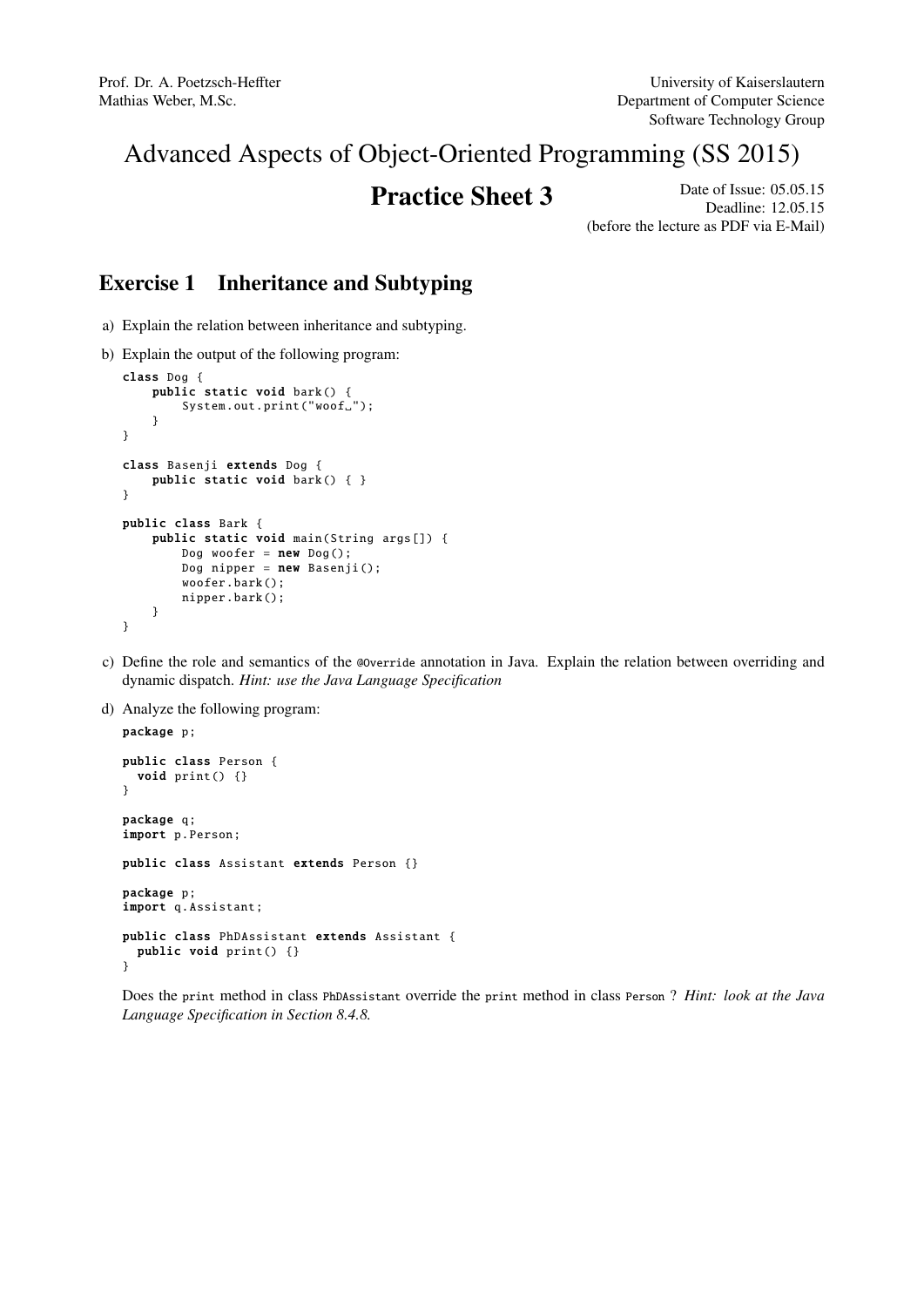#### Exercise 2 Super-Calls

package persons;

Write a program, that would behave differently under the assumption of dynamically bound super-calls than it does with statically bound super-calls.

#### Exercise 3 University Administration System - Reloaded

The delegation pattern can be used to simulate inheritance, but it is a more general design pattern (see [http://en.](http://en.wikipedia.org/wiki/Delegation_pattern) [wikipedia.org/wiki/Delegation\\_pattern](http://en.wikipedia.org/wiki/Delegation_pattern)). Note, the meaning of the terms delegation and forwarding varies in the literature, each author has a slightly different notion of them.

Until now the UAS used inheritance to model the different persons at a university, look at the listing below to see a different implementation, which uses delegation to establish the link between a person and the role, it currently has at the university. In this implementation Person-objects delegate some calls to their Role-object. The figure shows the architecture of the implementation.

```
class Person {
  public String name;
  public Role role;
  public Person(String name) {}
  public void assignRole (Role r) {role = r;}
  public void print () {
    if (role == null)
       System.out.println("Not_much_known_about_" + name);
    else
      role.print(this);
  }
                                                                                        Role
                                                                            Professor
                                                                           role
                                                                                        Assistant Student
                                                            Person
    public static void main(String... argv) {
         Person p = new Person("Max_Musterman");p. assignRole(new Student()); // Max starts his career
        p. assignRole (new Assistant ()); // Max graduates and starts working at the university
         p. assignRole (new Professor ()); // and finally he manages to become a professor
    }
}
interface Role {
    public void print (Person p);
}
class Professor implements Role {
    String room;
    String institute ;
    public void print(Person p) {
         System.out.print("Professor_" + p.name + "'s_office_is_in_room_" + room);
    }
}
class Student implements Role {
    int reg_num;
    public void print(Person p) {
         System.out.print(p.name + "_{\text{u}} has_{\text{u}} the_{\text{u}} registration_{\text{u}} number_{\text{u}}" + reg_{\text{u}}num);}
}
class Assistant implements Role {
    boolean phDStudent ;
    public void print(Person p) {
         System.out.print(p.name + "\text{LiS}_da<sub>u</sub>PhD<sub>u</sub>student: \text{m} + phDStudent);
    }
}
```
a) Can you think of advantages and disadvantages of the delegation based implementation compared to an inheritance based implementation? How does the scenario of the main method look like in a inheritance based system?

b) Formulate a general guideline, when to favor inheritance over delegation and vice versa.